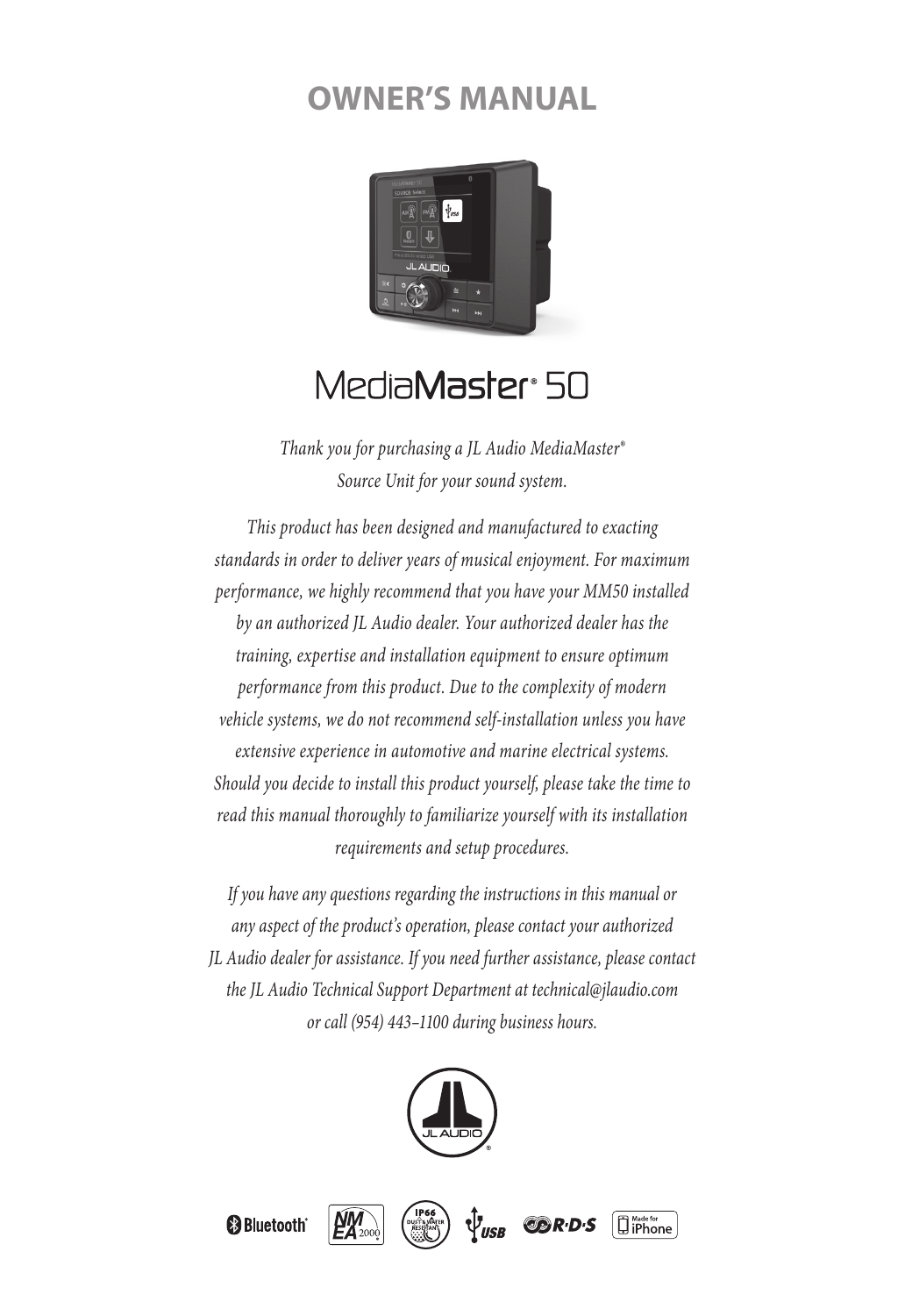#### **Protect Your Hearing!**

We value you as a long-term customer. For that reason, we urge you to practice restraint in the operation of this product so as to not damage your hearing and that of others in your vehicle. Studies have shown that continuous exposure to high sound pressure level can lead to permanent (irreparable) hearing loss. Mobile sound systems are capable of producing such high sound pressure levels. Please limit your continuous exposure at high volumes. While driving, operate your audio system in a manner that still allows you to hear necessary noises to operate your vehicle/vessel safely (horns, sirens, etc.).

#### **FCC Compliance Statement**

This equipment has been tested and found to comply with the limits of Part 15 of the FCC Rules. These limits are designed to provide reasonable protection against harmful interference in a residential installation. This equipment generates, uses and can radiate radio frequency energy and, if not installed in accordance with the instructions, may cause harmful interference to radio communications. However, there is no guarantee that interference will not occur in a particular installation. If this equipment does cause harmful interference to radio or television reception, the user is encouraged to try to correct the interference by one or more of the following measures:

- Reorient or relocate the receiving antenna.
- Increase separation between the equipment and the receiver.
- Connect the equipment to an outlet on a circuit different from that to which the receiver is connected.
- Consult the dealer or an experienced radio/TV technician for help.

Any changes or modifications not expressly approved by the party responsible for compliance could void the user's authority to operate this equipment.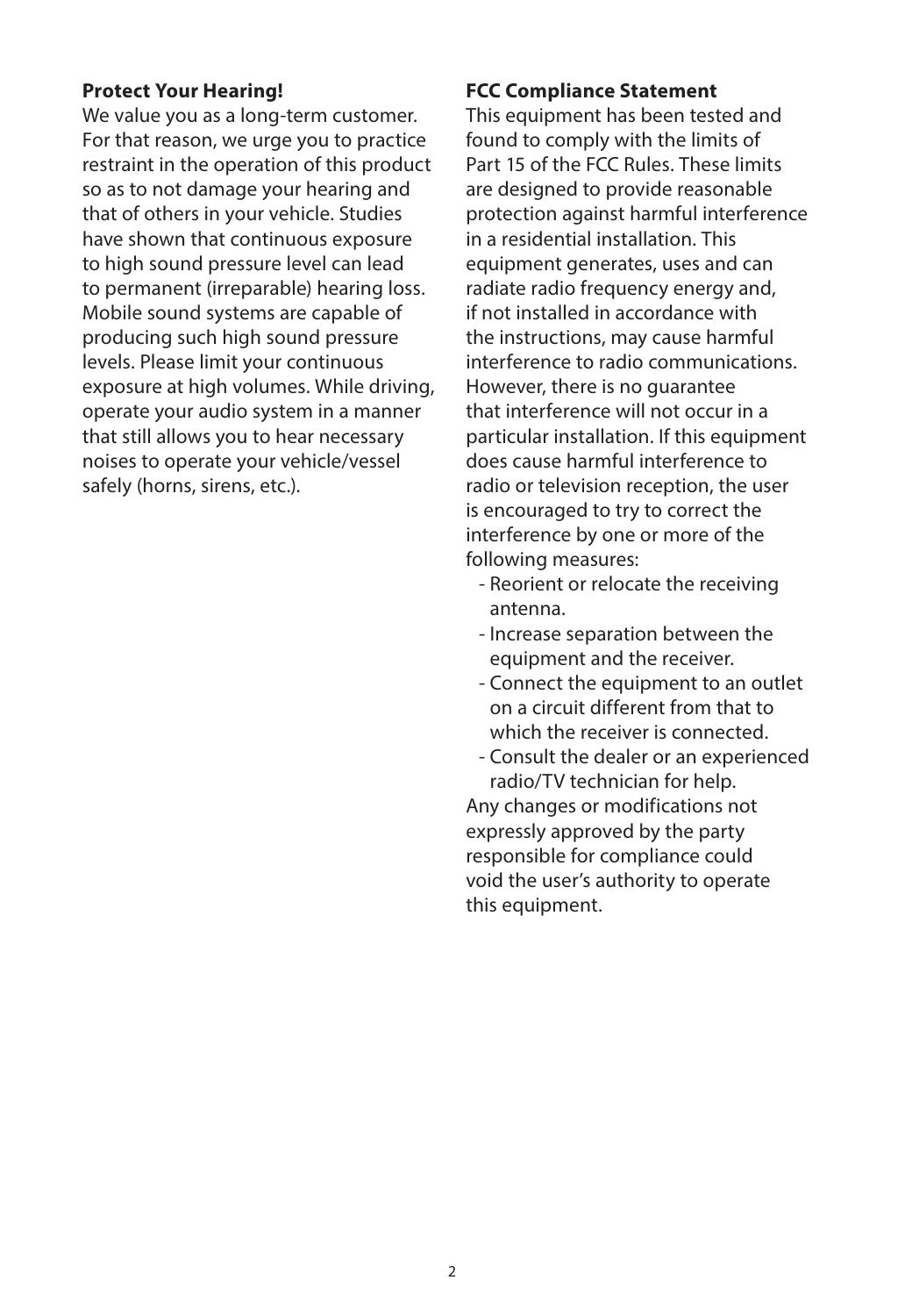## **Safety Considerations**

- Install this product in a dry, wellventilated location that does not interfere with your factory-installed systems. If a dry environment is not available, a location that is not exposed to heavy splashing may be used.
- While this product is designed to be water-resistant, it should never be submerged under water or subjected to high-pressure water spray.
- Do not mount this product in an engine compartment or areas of extreme heat. Areas exposed to a heater or hot air should also be avoided.
- Securely mount this product so that it does not come loose in the event of a collision, sudden jolt or as a result of repeated vibrations during normal use.
- Check before drilling to make sure that you will not be drilling into an exterior panel/hull, fuel tank, gas/brake line, wiring harness or other vital system.
- Do not run system wiring outside or underneath the vehicle/vessel. This is an extremely dangerous practice, which can result in severe damage/injury.
- Protect all system wires from sharp edges and wear by carefully routing them, tying them down and using grommets and loom where appropriate. Secure all wiring using cable ties or wire clamps, as needed.
- Do not replace the power wire fuse with one of a different value. Never bypass the fuse.
- Never make power connections with a "live" wire. Failure to make safe, tight, high-integrity connections can result in fire and extensive damage.

# **Installation Applications**

This product is designed for operation with 12 volt, negative-ground electrical systems. Using this product in systems with positive ground and/or voltages other than 12 volts may result in damage to the product and will void the warranty. This product is not certified or approved for use in aircraft.

# **What Is Included**

- (1) MediaMaster® MM50 Source Unit
- (1) Power Connections Wire Harness
- (1) Speaker Outputs Wire Harness
- (1) Mounting gasket
- (1) Mounting template
- (4) Mounting screws
- (1) Protective Sun Cover
- (1) Owner's manual

## **Product Description**

The MediaMaster® MM50 is a weatherresistant source unit designed for marine and powersports applications.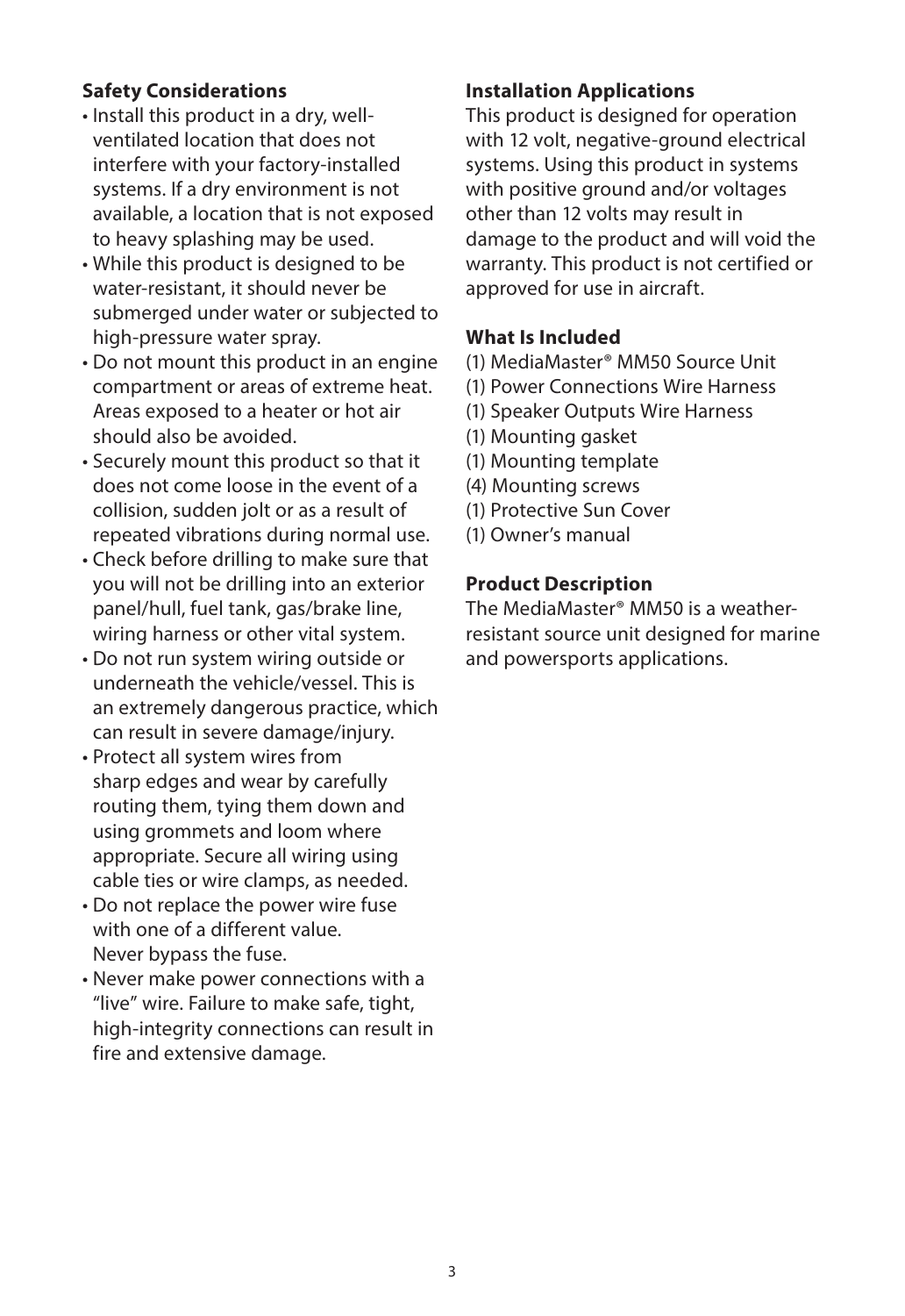# **The MM50 includes the following features:**

- Water-resistant chassis and display (IP66 rated) is built to withstand the elements
- Intuitive interface with easy-to-read, high-brightness, 2.8-inch full-color LCD display with large controls
- Programmable day/night lighting modes for display, buttons and remote, plus a dedicated Day/Night toggle button
- Digital AM/FM tuner with RDS (Radio Data System) to display extended FM program info, where available
- Quick access to 18 of your favorite AM/FM stations
- USB direct-digital connection accesses music files on your USB storage device or iPhone®
- Bluetooth® v2.1 receives top-quality audio from compatible devices with playback control, up to 35 ft. (11 m) away
- 2.1A USB output conveniently charges your phone or portable music player
- Auxiliary inputs accept audio signals from any source with line-level outputs
- NMEA 2000® Certified MFD (Multi-Function Display) control functionality via vessel networks (Refer to MFD manufacturer for device compatibility.)
- User customizable naming for display on Bluetooth® devices and MFDs
- Built-in amplifier generates 100 watts of high-fidelity power (25W RMS x 4)
- Two sets of 4V RMS line-level outputs deliver crystal-clear audio signals to your amplifiers, plus dedicated subwoofer outputs
- Both Zone 1 and 2 output types (speaker and line-level) feature onboard highpass crossover with frequency selection (off/60/80/100/150 Hz)
- Subwoofer zone outputs equipped with a 500 Hz low-pass crossover

• Configureable zone feature/control options include:

**Level Control Mode** options for on-thefly volume adjustments of all zones, together or individually. Each zone can be independently configured as:

- **Variable**: The volume knob adjusts all zones simutaneously, with independent control of each zone's relative offset level.
- **Fixed**: Sets the output level of selected zones at a specific output voltage (4V, 2V or 1V RMS) that is not affected by the volume control.
- **Off:** Disables the output level of selected zones.

**Tone Control Mode** options allow customization of treble, midrange, bass and balance settings as:

- **Same as Zone 1**: Links the controls of with Zone 1.
- **Independent Tone Control** maintains separate control.

**Volume Limit** allows you to set a custom, maximum allowable volume level for each zone.

**Rename Zone** permits the creation of custom names for each zone, or choose from a list of preset location names. **Subwoofer zone's** level and tone controls can be linked to proportionally track (follow) Zone 1 or 2 or disabled. The offset level of volume for each zone is independently adjustable

- Three remote controller options available: (each sold separately)
	- MMR-10W Wireless, Waterproof Remote Controller (key-fob style)
	- MMR-20-BE Wired Remote Controller
	- MMR-40 Full-Function NMEA 2000® Network Controller with LCD display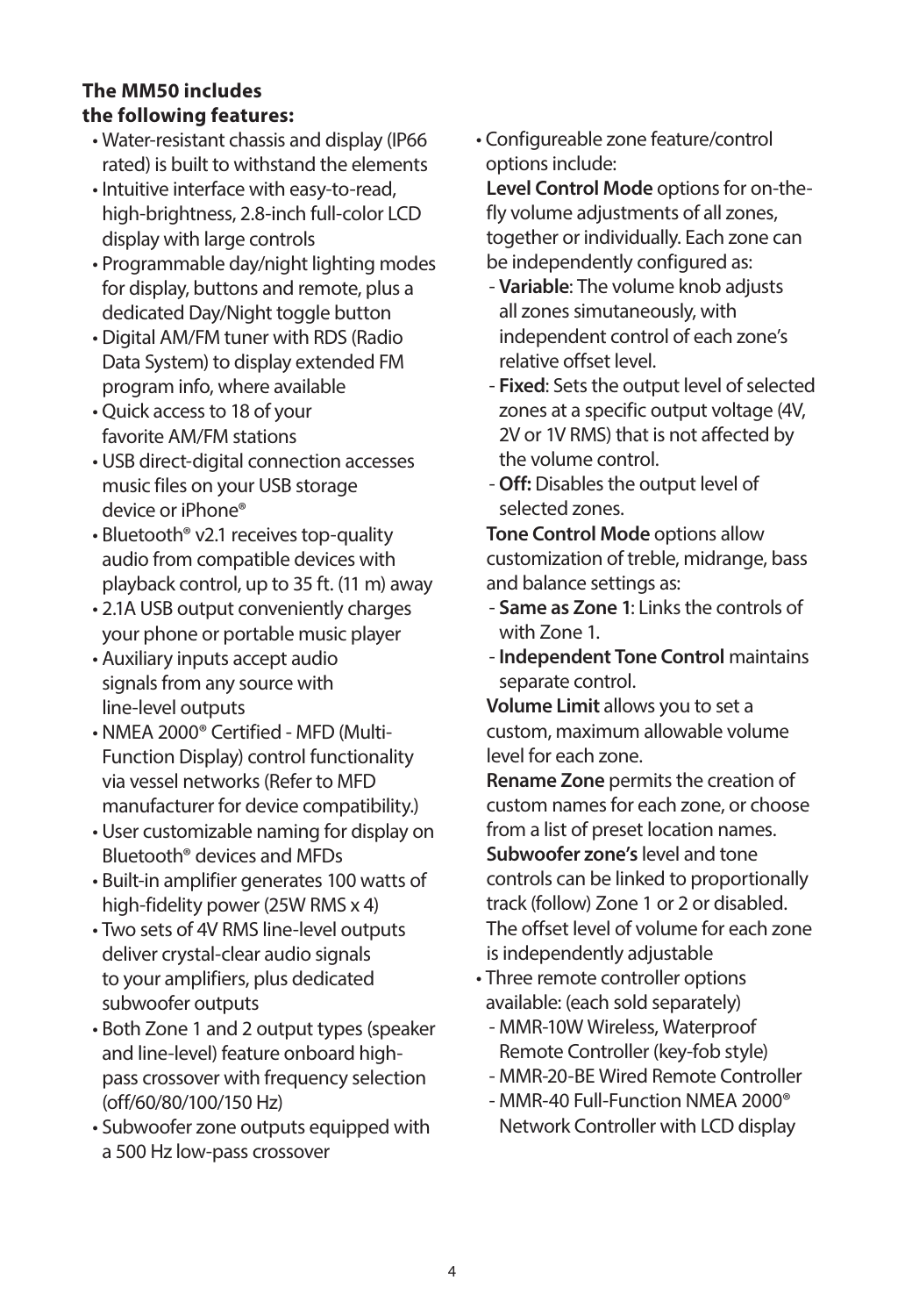#### **MOUNTING AND INSTALLATION**

The diagram below shows a typical mounting procedure into a fiberglass panel. **Always follow proper safety procedures. Wear eye-protection at all times with a dust mask and gloves when cutting.** A mounting template is included to aid in measuring and marking the mounting surface before cutting or drilling.

- 1. Press along the perforation to remove the center section of the mounting template. (Discard the center section.) The template can be used to verify there is sufficient flat surface area for mounting and as a guide for cutting the opening. Tape the template to the mounting location and mark the surface for cutting the opening and drilling pilot holes.
- 2. Use a jigsaw or rotary tool to cut an opening in the mounting surface. If necessary, use a file or sandpaper to adjust the opening for proper fitment and smooth the edges.
- 3. Place the MM50 into the opening and check that the mounting holes remain aligned with the pilot hole marks taken from the template. If not, adjust and mark new holes as necessary.
- 4. Remove the MM50 and drill four (4) pilot holes in the mounting surface at the pilot hole marks.
- 5. Peel the adhesive backing from the mounting gasket and affix to the rear of the bezel. Connect all wiring and place the MM50 into the opening.
- 6. Secure the MM50 using the four (4) mounting screws. Press the trim ring onto the front of the MM50.

# **HIMPORTANT**

**Before drilling or cutting, make sure there is adequate space behind the mounting surface to fit the MM50, including its wire harness.**

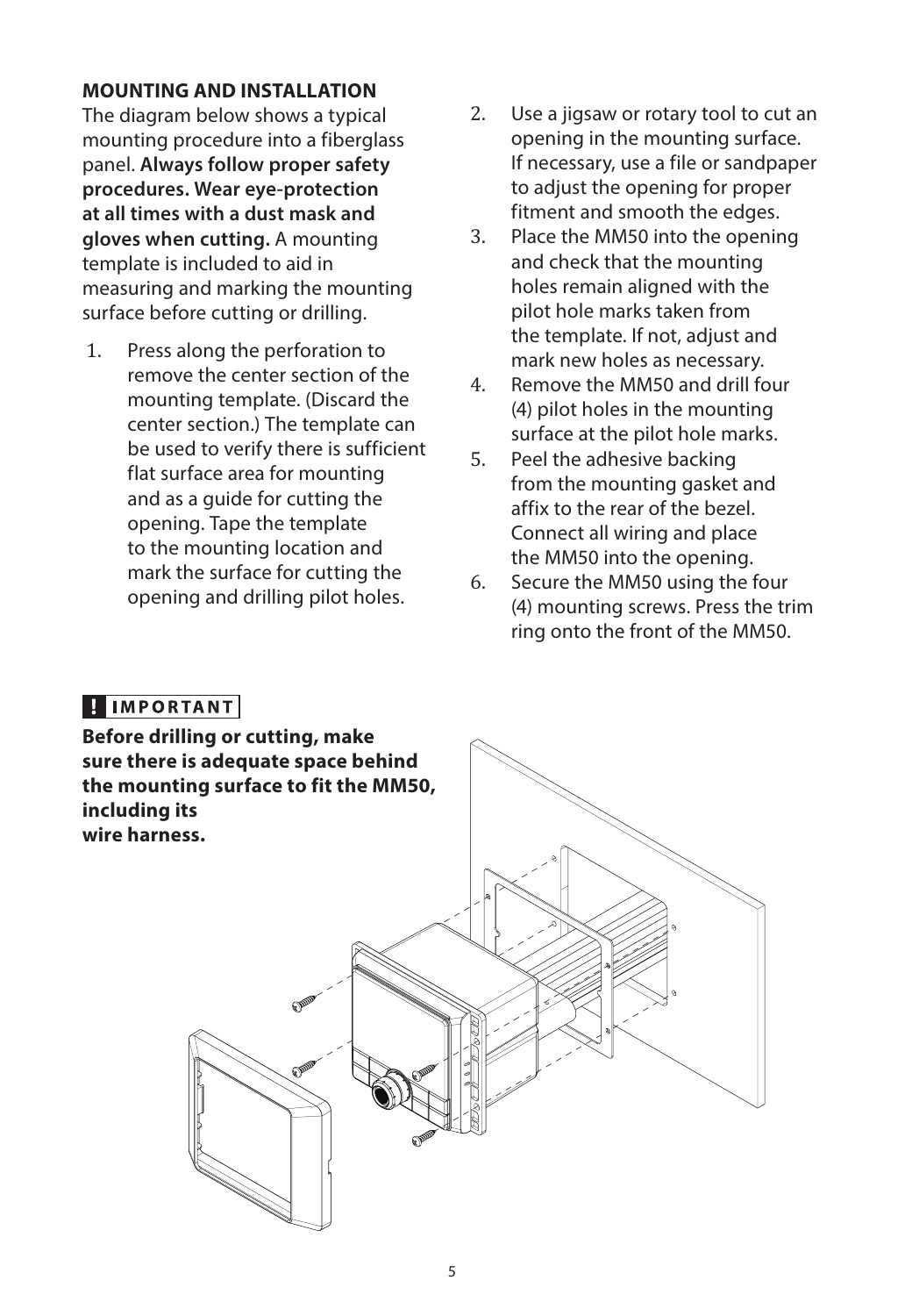## **GENERAL CONNECTIONS**



#### **WIRING HARNESS CONNECTIONS**

Harnesses exiting the rear of the unit are used to connect to speakers, aftermarket amplifiers/equipment and media devices. Depending on your specific equipment, you may or may not use all of the connections. **Make sure to plan the layout of your system prior to routing wires and making connections.**  Refer to the table at right for details.

# **HIMPORTANT**

**Disconnect the NEGATIVE battery post connection and secure the disconnected cable to prevent accidental reconnection. This is an essential safety precaution during installation!**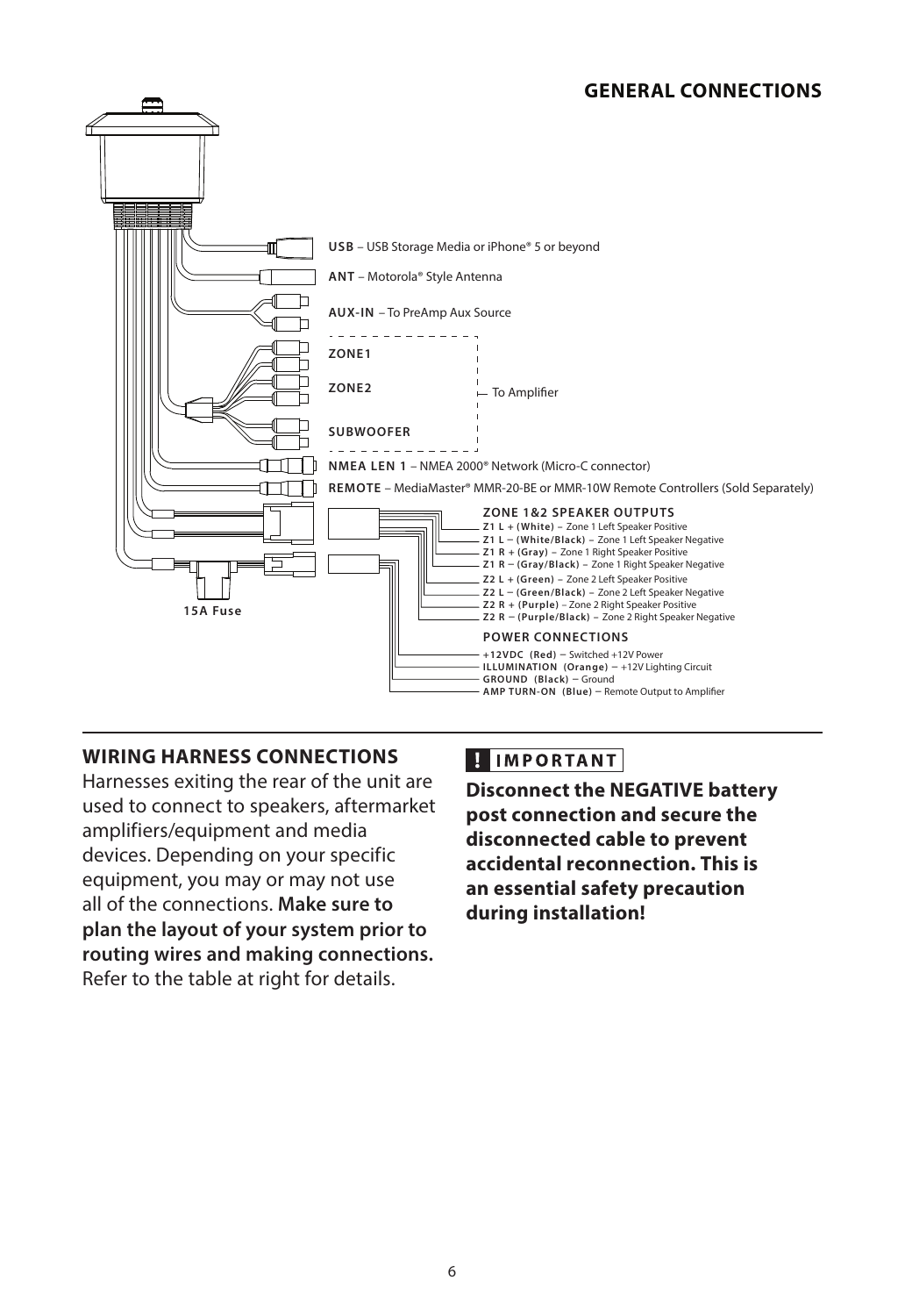# **WIRING & CONNECTIONS**

| Label                 | <b>Wire Color</b>             | Connection                                                                                                                                                                                                                                                                                                                                                                                                                                                                                        |                                  |  |
|-----------------------|-------------------------------|---------------------------------------------------------------------------------------------------------------------------------------------------------------------------------------------------------------------------------------------------------------------------------------------------------------------------------------------------------------------------------------------------------------------------------------------------------------------------------------------------|----------------------------------|--|
| $+12VDC$              | Red                           | Connect to a switched positive (+12V) source. This can be an ignition<br>controlled, accessory circuit or a vessel battery equipped with a main<br>disconnect switch. For added control functionality, we also recommend<br>installing a dedicated toggle switch (not included) at this wire lead's<br>+12V connection point. Always install an appropriate fuse within 18<br>inches (45 cm) of the +12V connection. If this is the only device using<br>the connection point, use a 15 amp fuse. |                                  |  |
| <b>GROUND</b>         | Black                         | Connect to a clean metal chassis ground, if available. If no metal chassis<br>ground is available, it may be necessary to connect this to the NEGATIVE<br>battery post. All ground connections (source unit and amplifiers)<br>should be made at the same location to minimize noise.                                                                                                                                                                                                             |                                  |  |
| <b>ILLUMINATION</b>   | Orange                        | Connect to a +12V lighting circuit to automatically switch the<br>illumination to night mode when the lights are activated.                                                                                                                                                                                                                                                                                                                                                                       |                                  |  |
| AMP<br><b>TURN-ON</b> | Blue                          | This wire provides a positive (+12V) turn-on voltage to activate<br>aftermarket amplifiers and equipment.                                                                                                                                                                                                                                                                                                                                                                                         |                                  |  |
| $Z1L+$                | White                         | (+) Positive Left Speaker / Zone 1                                                                                                                                                                                                                                                                                                                                                                                                                                                                |                                  |  |
| $Z1L -$               | White/Black                   | (-) Negative Left Speaker / Zone 1                                                                                                                                                                                                                                                                                                                                                                                                                                                                |                                  |  |
| $Z1 R+$               | Gray                          | (+) Positive Right Speaker / Zone 1                                                                                                                                                                                                                                                                                                                                                                                                                                                               | See Audio Zone                   |  |
| $Z1R -$               | Gray/Black                    | (-) Negative Right Speaker / Zone 1                                                                                                                                                                                                                                                                                                                                                                                                                                                               | Setup on pages<br>15-16 for      |  |
| $Z2L+$                | Green                         | (+) Positive Left Speaker / Zone 2                                                                                                                                                                                                                                                                                                                                                                                                                                                                | configurable<br>settings         |  |
| $Z2L -$               | Green/Black                   | (-) Negative Left Speaker / Zone 2                                                                                                                                                                                                                                                                                                                                                                                                                                                                |                                  |  |
| $Z2R+$                | Purple                        | (+) Positive Right Speaker / Zone 2                                                                                                                                                                                                                                                                                                                                                                                                                                                               |                                  |  |
| $Z2R -$               | Purple/Black                  | (-) Negative Right Speaker / Zone 2                                                                                                                                                                                                                                                                                                                                                                                                                                                               |                                  |  |
| Label                 | <b>Description</b>            | Connection                                                                                                                                                                                                                                                                                                                                                                                                                                                                                        |                                  |  |
|                       | <b>Black RCA</b>              | Left Channel Signal Output / Zone 1                                                                                                                                                                                                                                                                                                                                                                                                                                                               |                                  |  |
| ZONE1                 | <b>Red RCA</b>                | Right Channel Signal Output / Zone 1                                                                                                                                                                                                                                                                                                                                                                                                                                                              |                                  |  |
|                       | <b>Black RCA</b>              | Left Channel Signal Output / Zone 2                                                                                                                                                                                                                                                                                                                                                                                                                                                               | See Audio Zone<br>Setup on pages |  |
| ZONE <sub>2</sub>     | <b>Red RCA</b>                | Right Channel Signal Output / Zone 2                                                                                                                                                                                                                                                                                                                                                                                                                                                              | 15-16 for<br>configurable        |  |
|                       | <b>Black RCA</b>              | Left Channel Signal Output / Subwoofer                                                                                                                                                                                                                                                                                                                                                                                                                                                            | settings                         |  |
| <b>SUBWOOFER</b>      | <b>Red RCA</b>                | Right Channel Signal Output / Subwoofer                                                                                                                                                                                                                                                                                                                                                                                                                                                           |                                  |  |
|                       | <b>Black RCA</b>              | Left Channel Signal Input / Auxiliary                                                                                                                                                                                                                                                                                                                                                                                                                                                             | 2V or 1V RMS                     |  |
| AUX-IN                | Red RCA                       | Right Channel Signal Input / Auxiliary                                                                                                                                                                                                                                                                                                                                                                                                                                                            | <b>Input Sensitivity</b>         |  |
| <b>ANT</b>            | Antenna                       | Connect to Motorola style antenna                                                                                                                                                                                                                                                                                                                                                                                                                                                                 |                                  |  |
| <b>USB</b>            | <b>USB Connector</b>          | Connect to USB storage device or iPhone® (see pages 12-13 for info)                                                                                                                                                                                                                                                                                                                                                                                                                               |                                  |  |
| <b>REMOTE</b>         | 5-pin Threaded<br>Connector   | Connect to MMR-20-BE (wired) or MMR-10W (wireless) remote<br>controllers (each sold separately)                                                                                                                                                                                                                                                                                                                                                                                                   |                                  |  |
| <b>NMEA LEN 1</b>     | 5-pin<br>Micro-C<br>Connector | Connect to MMR-40 Network Controller or NMEA 2000 <sup>®</sup> network (requires<br>NMEA 2000 <sup>®</sup> cables, connectors, etc. (sold separately)                                                                                                                                                                                                                                                                                                                                             |                                  |  |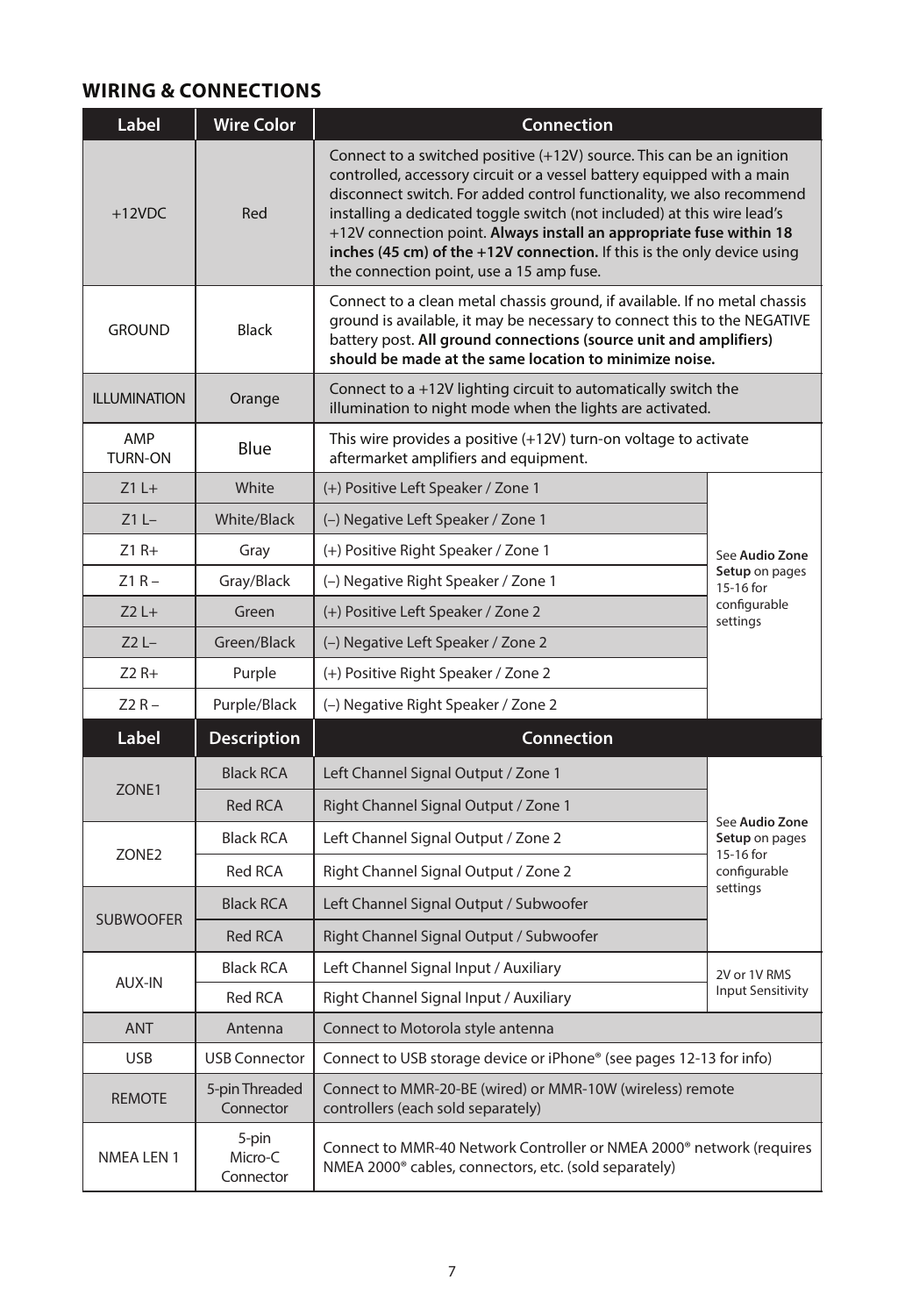# **GENERAL CONTROL FUNCTIONS**

Below is a list of general commands, including many common operations. The functionality of each control will vary depending on the current source and menu selected.

| <b>SOURCE</b>            | Source/<br>Power           | Use this button to turn ON or OFF and to access the source selection menu.<br>• Press to turn the unit ON<br>• Press to display the SOURCE: Select menu<br>. Press and hold to turn the unit OFF                                                                                     |                                                                                                                                                  |                                                                             |
|--------------------------|----------------------------|--------------------------------------------------------------------------------------------------------------------------------------------------------------------------------------------------------------------------------------------------------------------------------------|--------------------------------------------------------------------------------------------------------------------------------------------------|-----------------------------------------------------------------------------|
|                          |                            | Use this knob as a Main Volume Control and for menu navigation/selection.                                                                                                                                                                                                            |                                                                                                                                                  |                                                                             |
| <b>VOL/SEL</b><br>(Knob) | Volume/<br>Select          | • Rotate to adjust volume<br>• Rotate to scroll thru menu options<br>• Press to choose/enter (menu options)                                                                                                                                                                          | • Rotate/press to access/adjust the<br>Audio Zone Level menu screen (see<br>pages 15-16 for more info)                                           |                                                                             |
| 亖                        | Back/<br>Menu              | Use this button to go back/return and to access the menu options.<br>. Press to go back or return to the Now Playing Screen (AM/FM/AUX)<br>• Press to access main menu options (USB/Bluetooth®)                                                                                      |                                                                                                                                                  |                                                                             |
| ★                        | <b>Favorites</b>           | Use this button to save, view or edit preset channels (up to 18).<br>• Press and hold to store a channel (AM/FM) as a preset (star will turn solid)<br>• Press to view your list of stored presets and the Favorites: Edit menu.                                                     |                                                                                                                                                  |                                                                             |
| o                        | <b>Settings</b>            | Use this button to access the main system setting menus and audio settings.<br>. Press and hold to access the System Settings: Main Menu<br>. Press to access the Tone, Balance & Crossover menu                                                                                     |                                                                                                                                                  |                                                                             |
| ÞЫ                       | Forward                    | Use this button to make a forward selection.<br>Press to:<br>• Tune in the next frequency (AM/FM)<br>• Select the next track (USB/Bluetooth®)<br>Press and hold to:<br>• Seek to the next channel (FM) or Skip forward ten frequency steps (AM)<br>• Fast-forward (USB)              |                                                                                                                                                  |                                                                             |
| 144                      | <b>Backward</b>            | Use this button to make a backward selection.<br>Press to:<br>• Tune in the previous frequency (AM/FM)<br>• Select the previous track (USB/Bluetooth®)<br>Press and hold to:<br>• Seek to the previous channel (FM) or Skip backward ten frequency steps (AM)<br>• Fast-rewind (USB) |                                                                                                                                                  |                                                                             |
|                          |                            | Use this button to pause/resume/mute audio and to access USB play options.                                                                                                                                                                                                           |                                                                                                                                                  |                                                                             |
| ÞШ                       | Mute/<br>Pause/<br>Resume/ | • Press to mute audio<br>(AM/FM/AUX)<br>• Press to pause or resume the<br>current selection (USB/Bluetooth®)                                                                                                                                                                         | $\cdot$ When the<br><b>Audio Zone</b><br>Level screen is<br>displayed, press<br>to mute all audio<br>(AM/FM/AUX/<br>USB/Bluetooth <sup>®</sup> ) | • Press and hold to<br>access the USB:<br><b>Play options</b><br>menu (USB) |
| $\infty$                 | Day/<br>Night              | • Press to switch between Day/Night<br>display settings                                                                                                                                                                                                                              | • Press and hold to access the System<br>Settings: Display menu                                                                                  |                                                                             |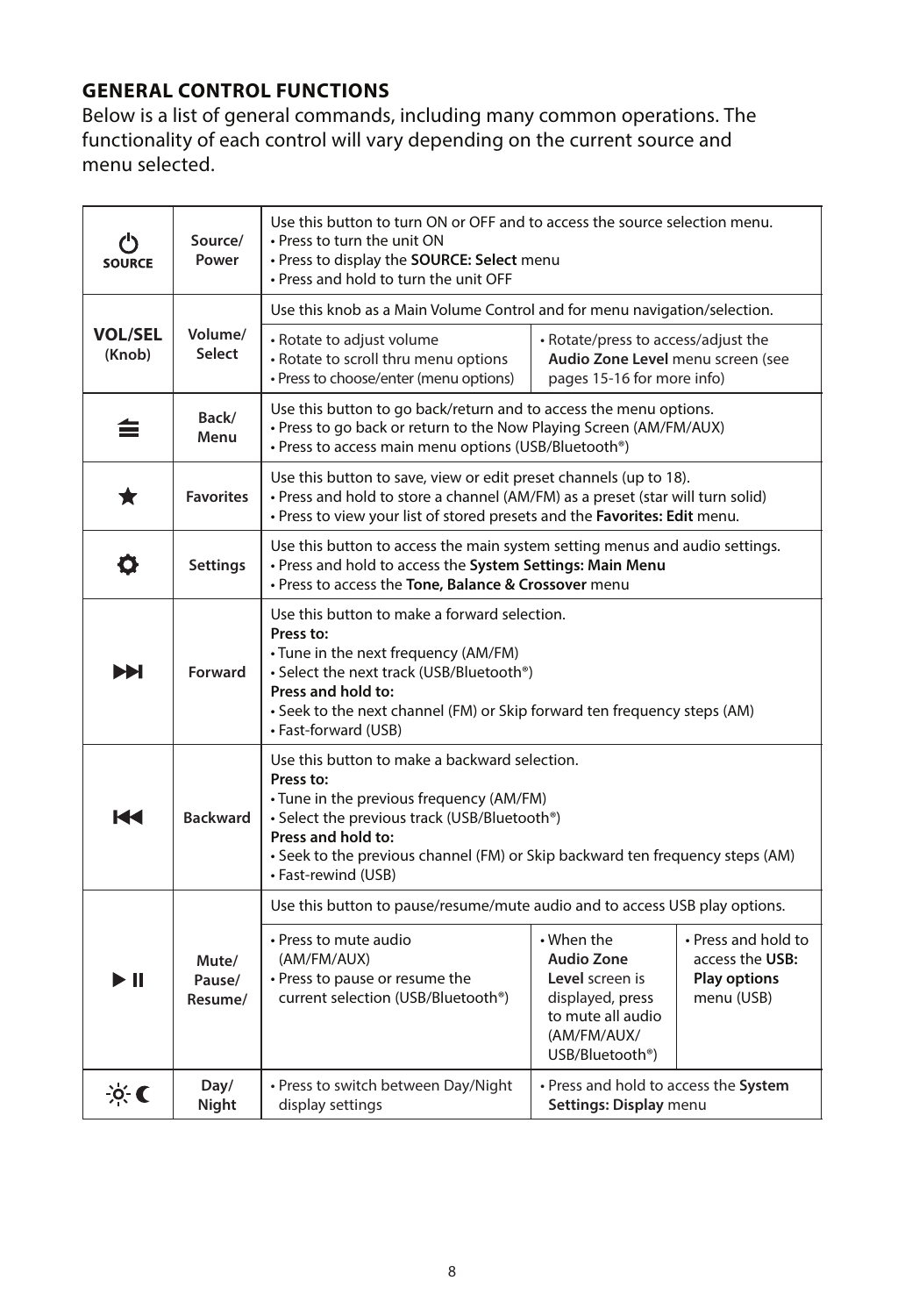#### **GENERAL CONTROLS**



#### **Turning the Unit ON / OFF**

- 1. Press **SOURCE** to turn the unit ON.
- 2. Press and hold **SOURCE** to turn the unit OFF.

#### **Selecting a Source**

- 1. Press **SOURCE** to access the **SOURCE: Select** menu.
- 2. Rotate the VOL/SEL knob to highlight a desired source; press to select.

#### **Adjusting Volume**

The VOL/SEL knob is designed to be used as a main volume controller, allowing easy adjustment of the audio levels, for all zones simultaneously or for each zone independently. Refer to **Audio Zone Setup** on pages 15-16 for more info.

1. Rotate the VOL/SEL knob clockwise/counter-clockwise to increase/decrease volume (this also displays the **Audio Zone Level** screen).

## **Muting or Pausing Audio**

1. Press  $\blacktriangleright$  II to mute/unmute audio (AM/FM) or pause/resume the current selection (USB/Bluetooth®).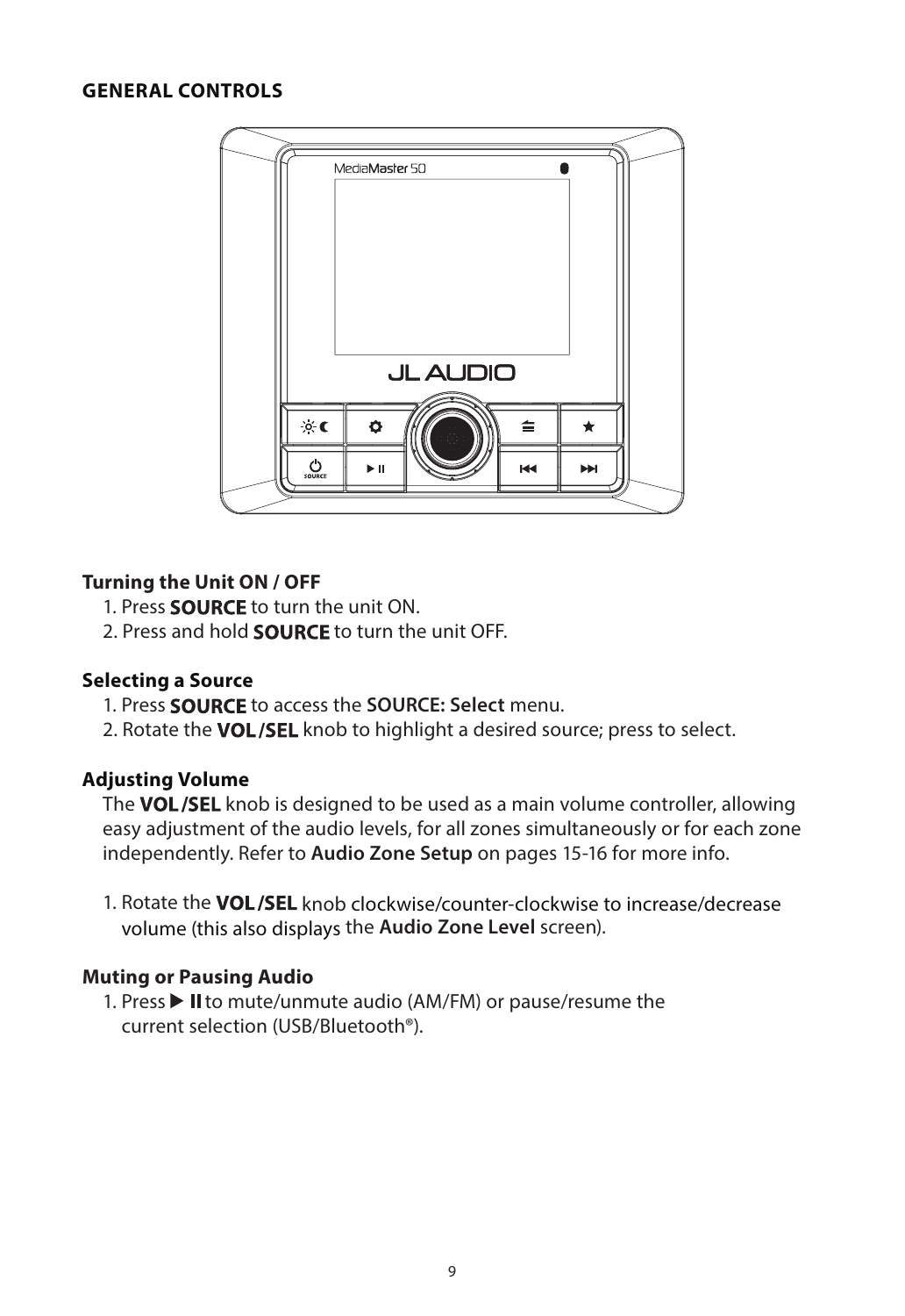## **Tuner Operation**

Tuning selections (AM/FM) can be made with the following controls:

| EE | Forward         | Press to:<br>• Tune in the next frequency (AM/FM)<br>Press and hold to:<br>• Seek to the next channel (FM)<br>• Skip forward ten frequency steps (AM)          |
|----|-----------------|----------------------------------------------------------------------------------------------------------------------------------------------------------------|
| Ю  | <b>Backward</b> | Press to:<br>• Tune in the previous frequency (AM/FM)<br>Press and hold to:<br>• Seek to the previous channel (FM)<br>• Skip backward ten frequency steps (AM) |

## **Favorites**

18 of your preferred AM/FM stations may be stored as presets for quick tuning access.

## **Storing a Favorite**

1. While listening to a desired channel (AM/FM), press and hold  $\bigstar$  until the star icon turns solid.

## **Tuning to a Favorite**

- 1. Press  $\bigstar$  to viewed stored presets.
- 2. Rotate the VOL/SEL knob to highlight a desired preset; press to select.

## **Moving or Deleting a Favorite**

- 1. Press  $\bigstar$  to viewed stored presets.
- 2. Rotate the **VOL/SEL** knob clockwise to the **Favorites: Edit menu** and highlight a desired function; press to select.
- 3. Use the VOL/SEL knob to select the preset to be moved or deleted.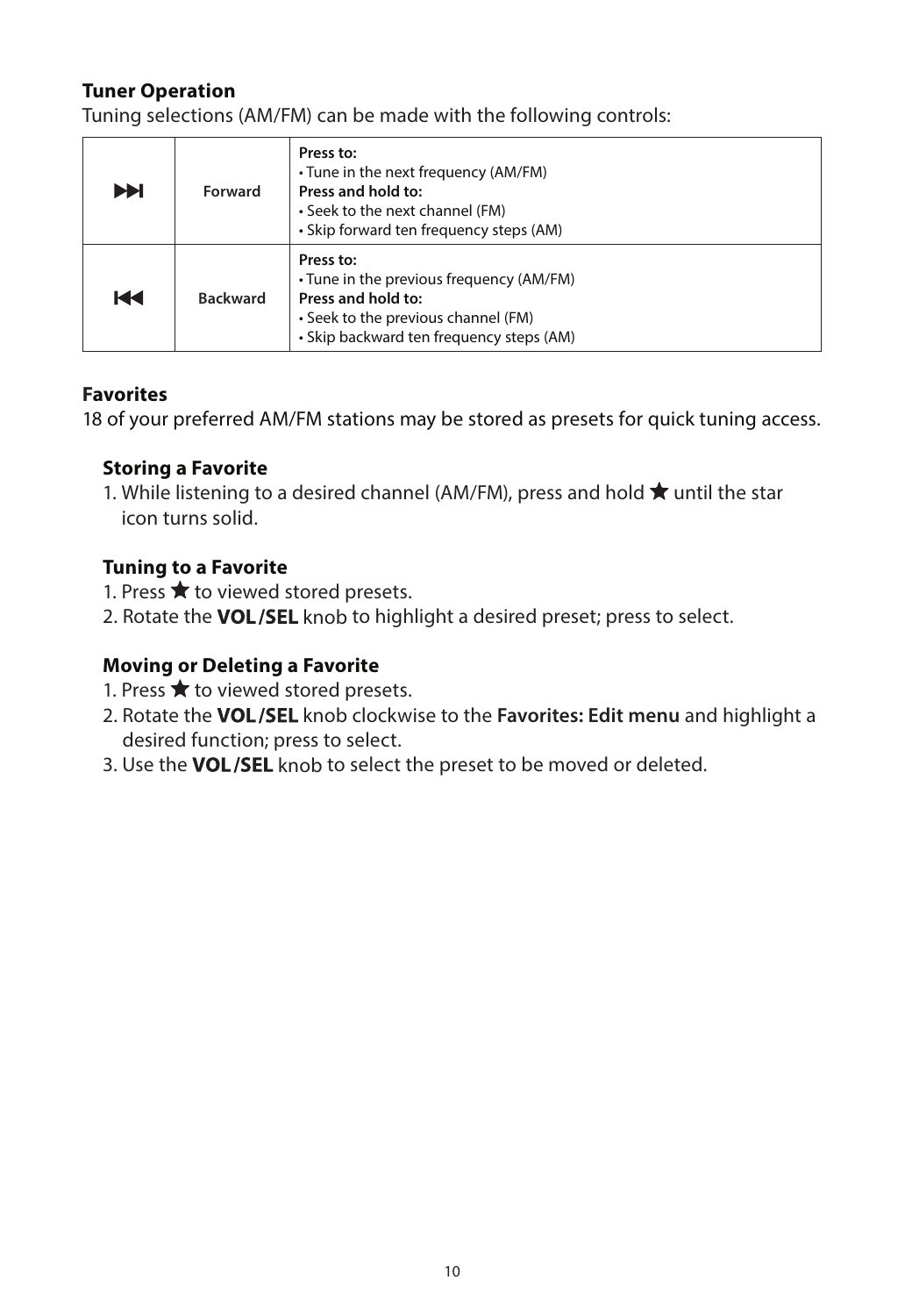# **Bluetooth® Audio**

You may wirelessly stream audio from a Bluetooth® compatible device from up to 35 ft. away (11 m). Up to 8 devices can be paired to the MM50, but only one streaming device can connect at one time.

# **Pairing a new device:**

- 1. Press **SOURCE** on the MM50 to access the **SOURCE: Select** menu.
- 2. Rotate the **VOL/SEL** knob to highlight **Bluetooth<sup>®</sup>** and press to access the **Bluetooth: Main Menu**.
- 3. Rotate the VOL/SEL knob to highlight Pair New Device and press to select/enter **Bluetooth: Pairing Mode**.
- 3. Enable Bluetooth® on your streaming device and scan for nearby devices; select **JLA MM50** (or your custom name) from your list of available devices to connect.

Once connected, you may control your audio selections with the MM50 using the controls below or directly from your device:

| <b>PH</b>                | • Press to select the next track<br>Forward |                                                                                                                                   |
|--------------------------|---------------------------------------------|-----------------------------------------------------------------------------------------------------------------------------------|
| H                        | <b>Backward</b>                             | • Press to select the previous track                                                                                              |
| $\blacktriangleright$ II | Mute/Pause/<br>Resume                       | • Press to pause or resume playing the current selection<br>. When the Audio Zone Levels screen is displayed, press to mute audio |

# **Pairing additional devices:**

- 1. Press **SOURCE** on the MM50 to access the **SOURCE: Select** menu.
- 2. Rotate the **VOL/SEL** knob to highlight **Bluetooth<sup>®</sup> and press to access the Bluetooth: Connect Paired Device** menu.
- 3. Rotate the VOL/SEL knob to highlight Connect New Device; press to enter Pairing Mode.
- 4. Enable Bluetooth® on your streaming device and scan for nearby devices; select **JLA MM50** (or your custom name) from your list of available devices to connect.

# **Managing Blueooth® Devices:**

You may manage paired devices or add new devices from the **Bluetooth: Main Menu.** To access the **Bluetooth: Main Menu,** press  $\triangleq$  while in Bluetooth® mode: then use the VOL/SEL knob to make your selections.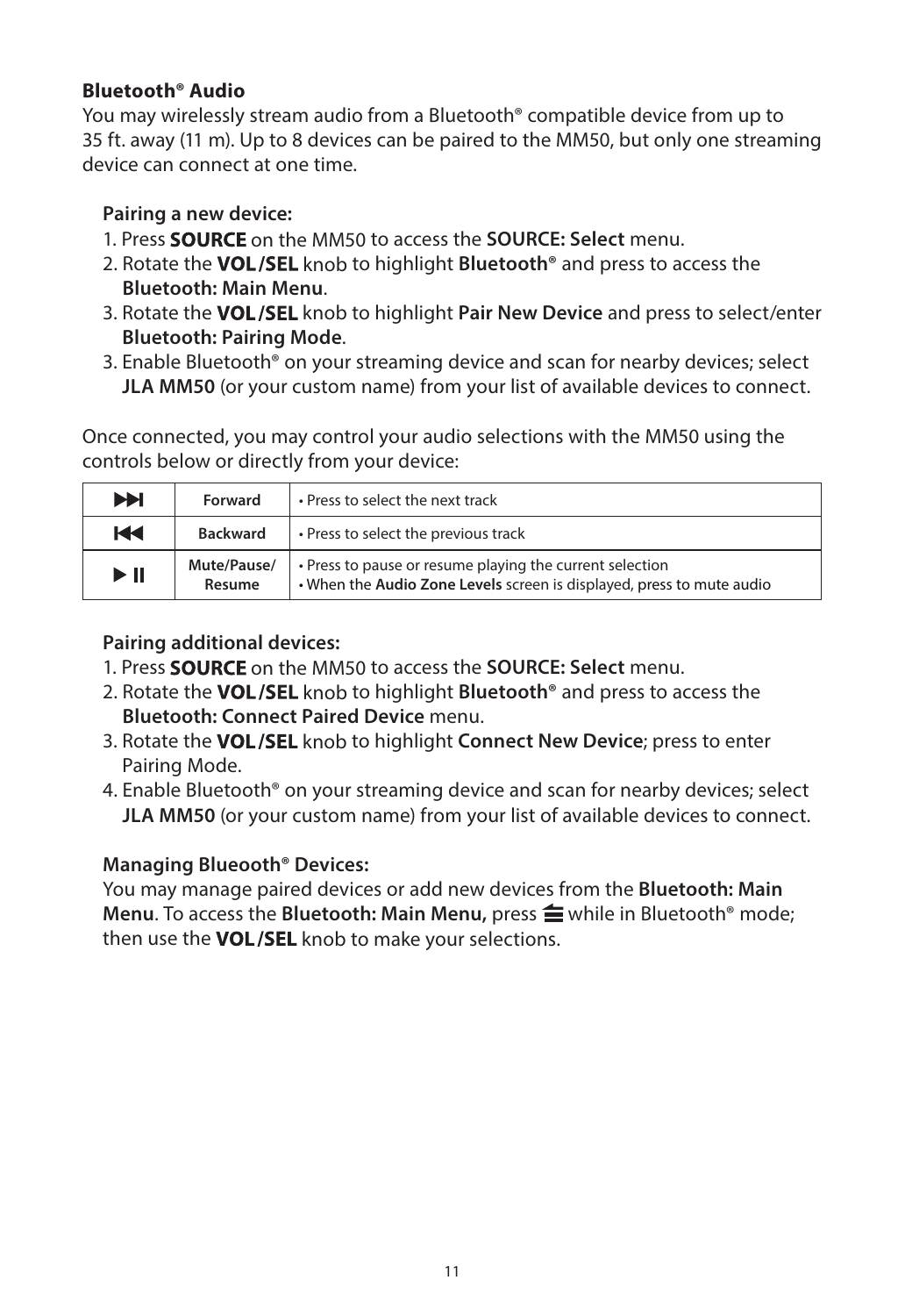## **Connecting USB Devices**

The USB port may be used to connect USB storage class devices (thumb drive, digital audio player, etc.). This USB connection also provides a 1A output for device charging. If this output is exceeded, an error message will display and the output will be disabled. Devices may be plugged directly into the USB port or use the JL Audio Combo 3.5 mm Audio Jack and 9 Wire USB Port for Panel-Mounting (XMD-USB/3.5MM-PNL). An appropriate USB cable for your device is required to make this input connection.

Once connected, press the **SOURCE** button and select USB from the **SOURCE: Select** menu to access the connected device with the following controls:

| ÞH                       | Forward               | . Press to select the next track<br>• Press and hold to fast-forward                                                                                                                                                                                                                 |
|--------------------------|-----------------------|--------------------------------------------------------------------------------------------------------------------------------------------------------------------------------------------------------------------------------------------------------------------------------------|
| КH                       | <b>Backward</b>       | • Press to select the previous track<br>• Press and hold to fast-rewind                                                                                                                                                                                                              |
| $\blacktriangleright$ II | Mute/Pause/<br>Resume | • Press to pause or resume playing the current selection<br>• Press and hold to access Shuffle and Repeat options from<br>the USB: Play Options menu<br>. When the Audio Zone Levels screen is displayed, press to<br>mute audio. You may also press and hold VOL/SEL to mute audio. |
|                          | Back/Menu             | • Press to access the USB: Main Menu options<br>. Press to go back or return to the Now Playing Screen                                                                                                                                                                               |

# **HIMPORTANT**

- Properly secure the connected device before driving to prevent damage from dropping or sudden acceleration/braking.
- Control, functionality and display may vary depending on the type of device connected.
- Connections to computers or portable hard drives are not supported.
- Connections via USB hubs are not supported.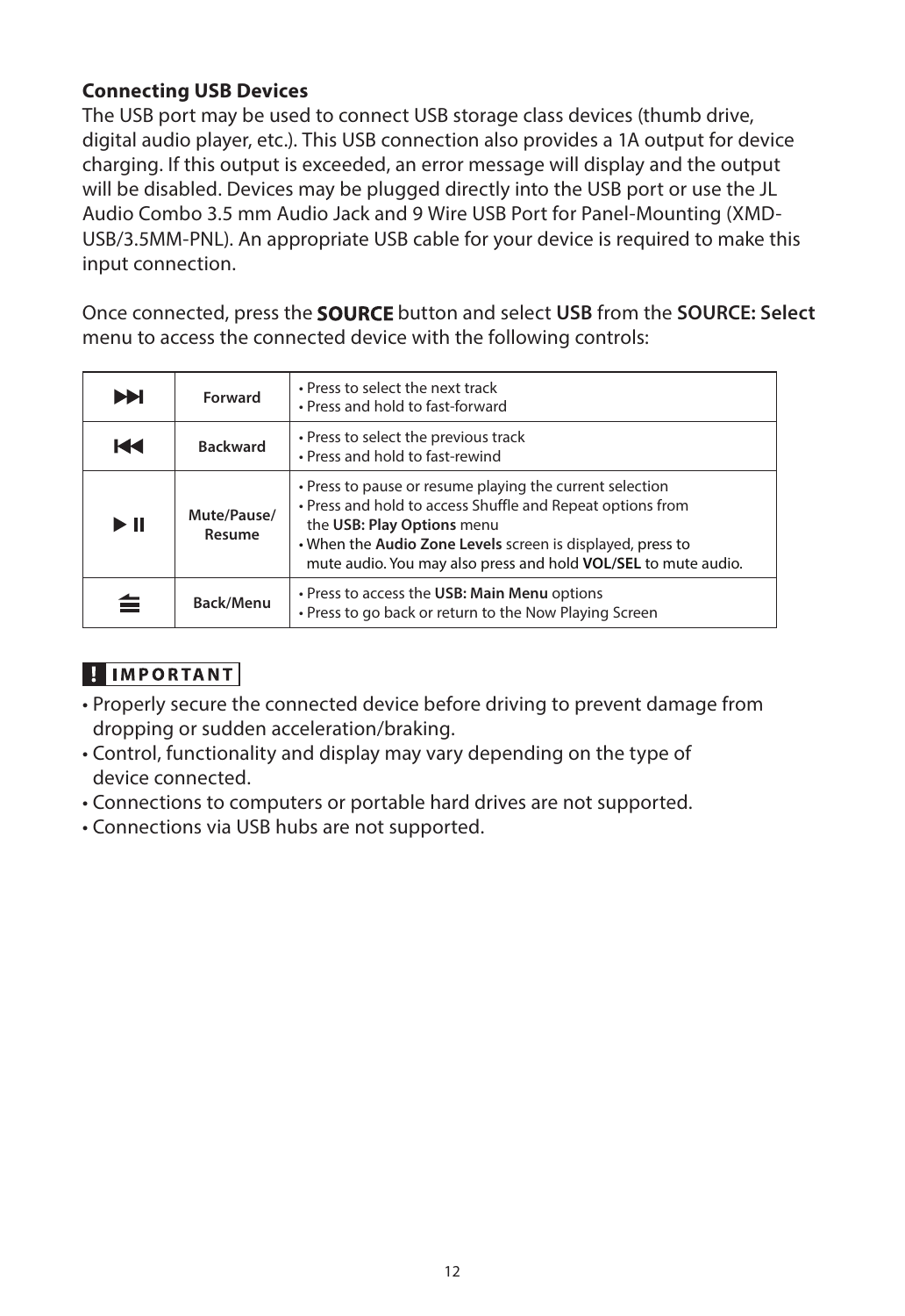## **Connecting an iPhone®**

An iPhone® may be connected to the USB port using an appropriate Lightning to USB cable (not included).

Once connected, press the **SOURCE** button and select USB from the **SOURCE: Select** menu to access the connected device with the following controls:

| ÞЫ                                                                                              | Forward               | . Press to select the next track<br>• Press and hold to fast-forward                                                                                                                                                                                                                 |
|-------------------------------------------------------------------------------------------------|-----------------------|--------------------------------------------------------------------------------------------------------------------------------------------------------------------------------------------------------------------------------------------------------------------------------------|
| К                                                                                               | <b>Backward</b>       | • Press to select the previous track<br>• Press and hold to fast-rewind                                                                                                                                                                                                              |
| $\blacktriangleright$ II                                                                        | Mute/Pause/<br>Resume | . Press to pause or resume playing the current selection<br>. Press and hold to access Shuffle and Repeat options from<br>the USB: Play Options menu<br>. When the Audio Zone Levels screen is displayed, press to<br>mute audio. You may also press and hold VOL/SEL to mute audio. |
| <b>VOL/SEL</b><br>(Knob)                                                                        | Volume/<br>Select     | • When the Audio Zone Levels screen is displayed, press and hold to<br>mute audio                                                                                                                                                                                                    |
|                                                                                                 | Back/Menu             | • Press to access the USB: Main Menu options<br>. Press to go back or return to the Now Playing Screen                                                                                                                                                                               |
| Apple compatibility: iPhone® 5 or beyond (functionality contingent upon compatible iOS release) |                       |                                                                                                                                                                                                                                                                                      |

# **HIMPORTANT**

- Properly secure the connected device before driving to prevent damage from dropping or sudden acceleration/braking.
- Control, functionality and display may vary depending on the model and version of iPhone® connected.
- When connected via the USB port, make sure to unpair or disable the Bluetooth® connection to avoid possible playback conflicts.
- If you experience abnormal performance during operation, disconnect the iPhone® and check its condition. Restart your iPhone® if performance does not improve.
- "Made for iPhone" means that an electronic accessory has been designed to connect specifically to an iPhone® and has been certified by the developer to meet Apple performance standards. Apple is not responsible for the operation of this device or its compliance with safety and regulatory standards. Please note that the use of this accessory with an iPhone® may affect wireless performance.
- iPhone®, Lightning and all related marks and logos are trademarks of Apple Inc., registered in the U.S. and other countries.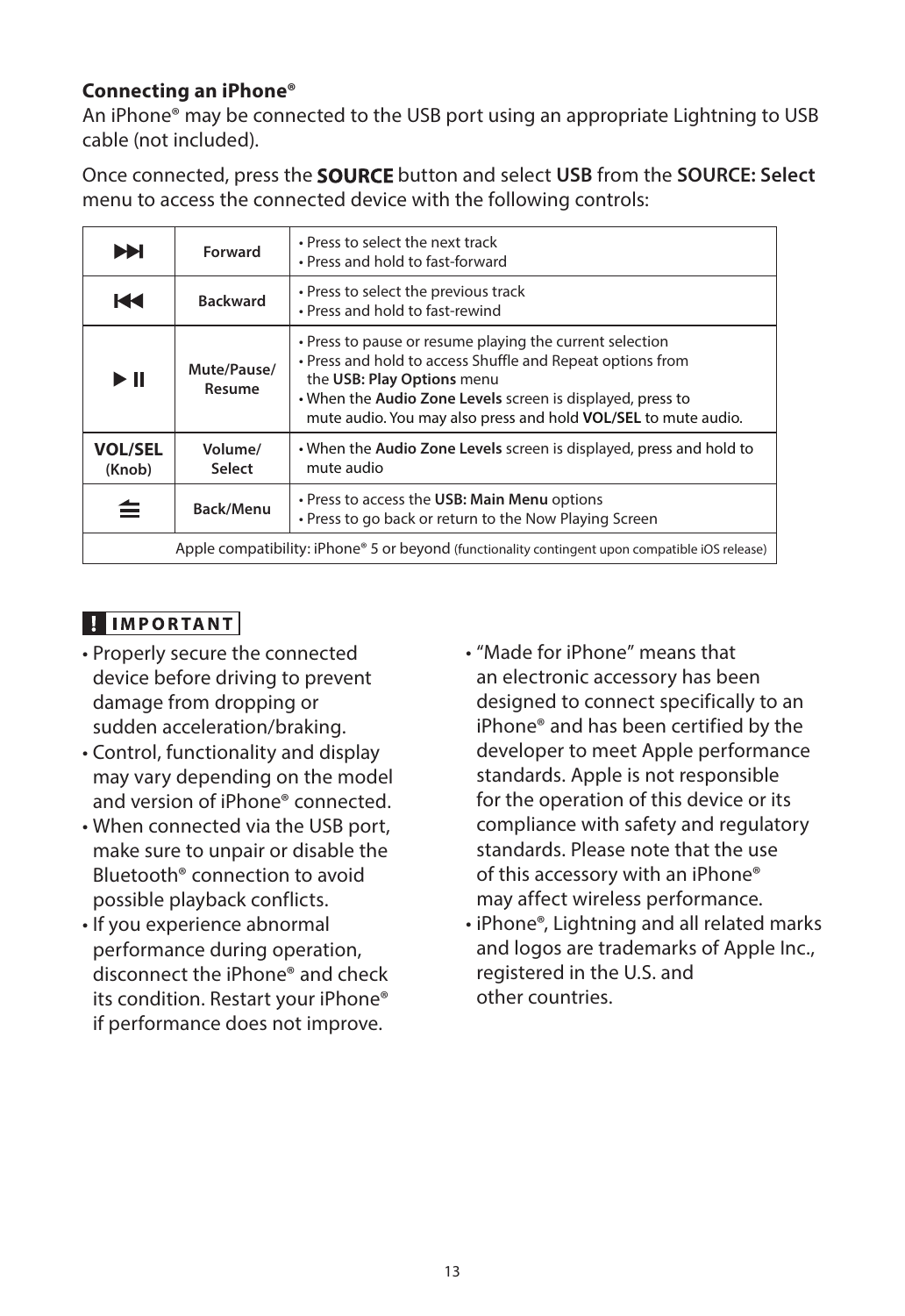## **System Settings Main Menu**

This menu allows access the main operational settings and features of your MM50. Refer to the table below for available settings and functionality.

- 1. Press and hold  $\bullet$  to access the **System Settings: Main Menu**.
- 2. Turn the VOL/SEL knob to highlight one of the menu settings listed in the table below; press to select.
- 3. Use the **VOL/SEL** knob to make selections.

| <b>Setting</b>                  | <b>Function</b>                                                                                             |
|---------------------------------|-------------------------------------------------------------------------------------------------------------|
| Name this Device                | Create a custom name to be displayed on connected Bluetooth®<br>devices and NMEA 2000 <sup>®</sup> networks |
| Audio Zone Setup                | Configure settings for each set of audio zone outputs (see pages 15-16<br>for more info).                   |
| <b>AUX Input</b><br>Sensitivity | Configure the AUX input sensitivity: 2V or 1V RMS (default)                                                 |
| Diagnostic                      | Displays serial number, hardware and software version info                                                  |
| Display                         | Configures display and brightness settings                                                                  |
| Low Voltage Alert               | Notifies of low supply voltage conditions (see below for more info)                                         |
| <b>Scrolling Text</b>           | Enables continuous scrolling of available RDS/track text info                                               |
| <b>Tuner Region</b>             | Configures AM/FM tuner range/scale for a specific region                                                    |

## **Low Voltage Alert**

This built-in alert notifies when the +12VDC supply voltage drops below 10 volts. If triggered, the unit will enter Safe Mode and mute the audio output. A warning will also display on-screen with instructions to turn the unit off until normal operating voltage is restored.

- 1. Press and hold  $\bullet$  to access the **System Settings: Main Menu**.
- 2. Turn the **VOL/SEL** knob to Low **Voltage Alert** and press to enter.
- 3. Turn the VOL/SEL knob to select ON or OFF and press to enter.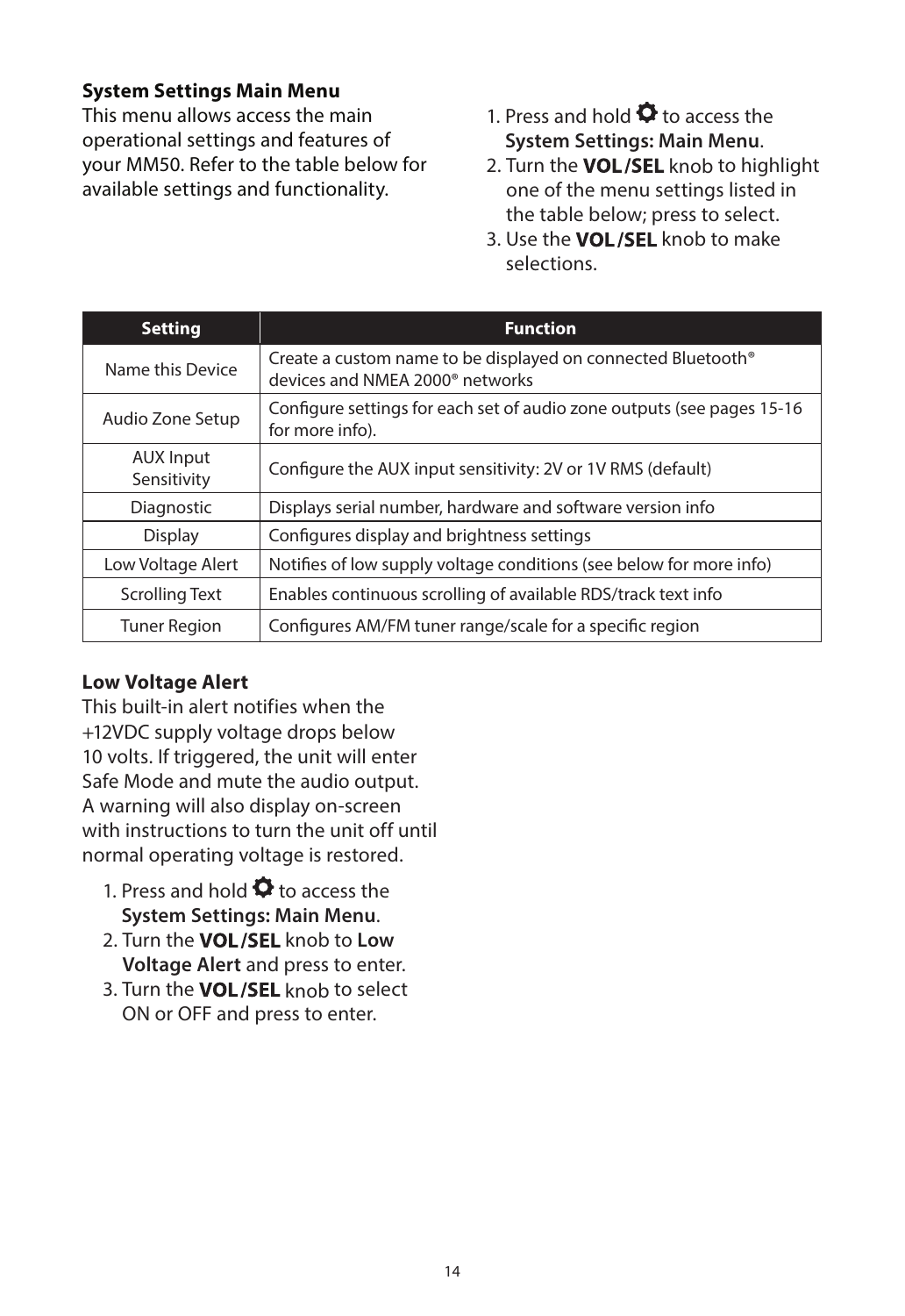## **Audio Zone Setup**

The MM50 includes two sets of linelevel RCA outputs for its main audio zones, plus a dedicated set of subwoofer zone outputs, to send audio signals to aftermarket amplifiers/equipment. A built-in four channel amplifier is also onboard and delivers 100 watts of audio output power (4 x 25W RMS) from the main zones.

Both Zone 1 and 2 audio output types (speaker and line-level) deliver highquality, full-range audio, while the subwoofer outputs are equipped with a 500 Hz low-pass filter.

The functionality of each zone is configurable via the **Audio Zone Setup** menu, allowing you to customize the listening experience for your vessel and audio system.

Access the **Audio Zone Setup** menu to configure the functionality of each zone.

- 1. Press and hold  $\bullet$  to access the **System Settings: Main Menu**.
- 2. Press the **VOL/SEL** knob to select **Audio Zone Setup**.
- 3. Use the **VOL/SEL** knob to make selections.

Refer to the table below and the following page for each zone's available settings and functionality.

| Zone                                                  | <b>Menu</b>                 | <b>Setting 1</b>                                                                          | <b>Setting 2</b>                                        |
|-------------------------------------------------------|-----------------------------|-------------------------------------------------------------------------------------------|---------------------------------------------------------|
|                                                       |                             | Variable (default)                                                                        |                                                         |
|                                                       | Level Control<br>Mode       | Fixed                                                                                     | 4V RMS Max (default)<br>2V RMS Max<br><b>1V RMS Max</b> |
| Z1: (ZONE 1)                                          |                             | Off                                                                                       |                                                         |
| Z2: (ZONE 2)                                          | Max Volume Limt             | Set Volume Limit                                                                          |                                                         |
| (configures<br>line-level<br>RCA and<br>speaker-level | Rename Zone                 | Bow, Bridge, Cabin, Cockpit,<br>Galley, Helm, Stateroom 1,<br>Stateroom 2, Tower, Transom |                                                         |
| outputs)                                              |                             | <b>Custom Name</b>                                                                        | Alphanumeric Input                                      |
|                                                       |                             | <b>Factory Default</b>                                                                    |                                                         |
|                                                       | <b>Tone Control</b><br>Mode | Same as 71                                                                                |                                                         |
|                                                       | (ZONE 2 only)               | Independent Tone Control                                                                  |                                                         |
|                                                       |                             | Linked with Z1                                                                            |                                                         |
|                                                       | Level Control<br>Mode       | Linked with Z2                                                                            |                                                         |
| <b>SUB</b>                                            |                             | Off                                                                                       |                                                         |
|                                                       | <b>Tone Control</b>         | I inked with 71                                                                           |                                                         |
|                                                       | Mode                        | Linked with Z2                                                                            |                                                         |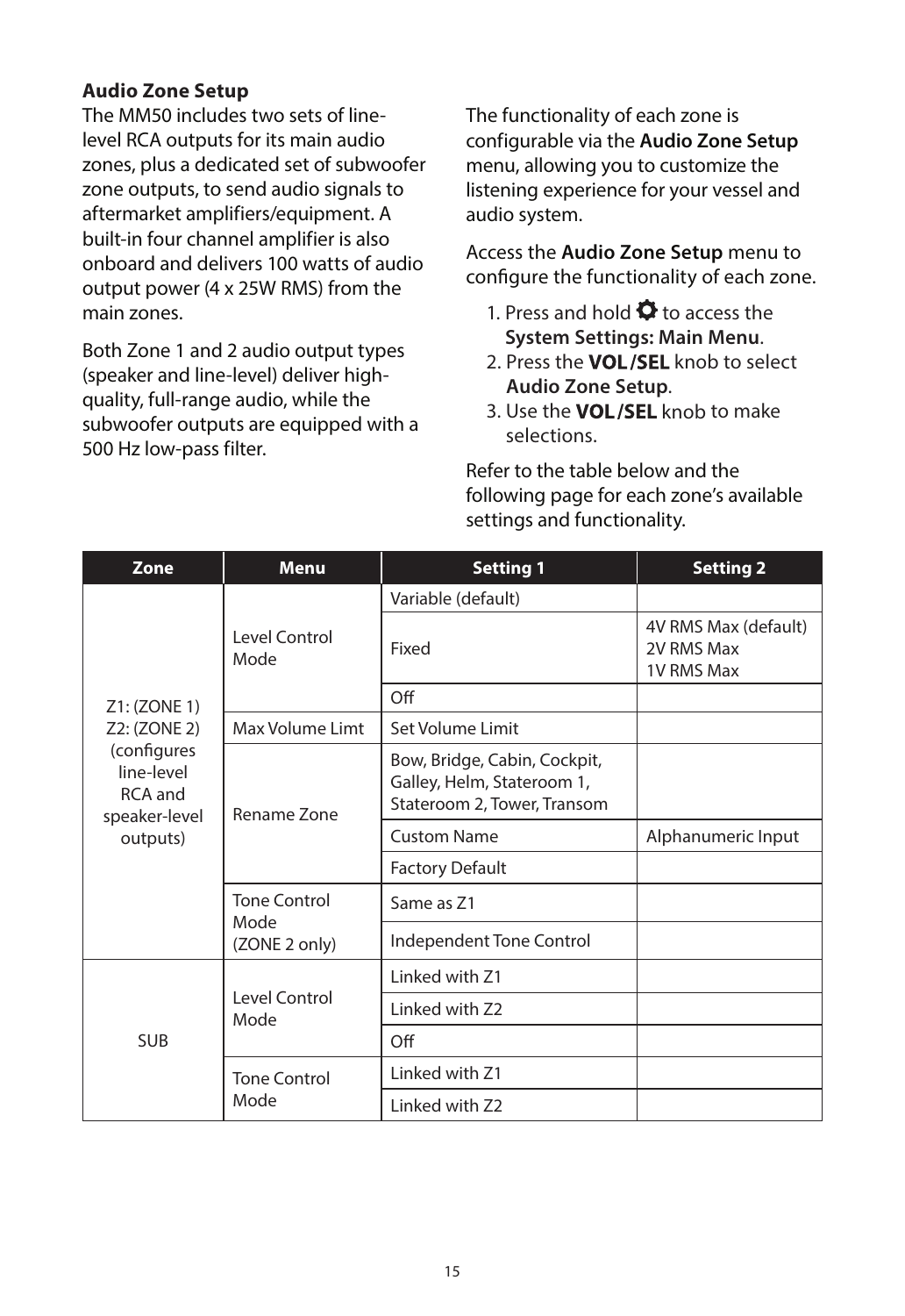| Option                   | <b>Setting</b>                                                                                                     | <b>Function</b>                                                                                                                                                                                                                                                                                                                                                                                                                      |
|--------------------------|--------------------------------------------------------------------------------------------------------------------|--------------------------------------------------------------------------------------------------------------------------------------------------------------------------------------------------------------------------------------------------------------------------------------------------------------------------------------------------------------------------------------------------------------------------------------|
| Level<br>Control<br>Mode | Variable                                                                                                           | Simultaneous adjustment of all zones, with independent control<br>of each zone's relative offset level. The offset level of volume<br>between each zone is easily adjustable, allowing you to create a<br>customized level controller, specific for your vessel's layout and<br>audio system design. To change the offset level of a zone, press<br>the VOL/SEL knob to highlight a zone, then rotate to change its<br>offset level. |
|                          | Fixed                                                                                                              | The output level of the selected zone will be fixed, limited to<br>a specific output voltage (not affected by the volume control).<br>The output voltage of the line-level RCA outputs can be set to<br>4V (default), 2V or 1V RMS. Note: Do not select this setting for a<br>zone when using its speaker outputs.                                                                                                                   |
|                          | $\Omega$ ff                                                                                                        | Disables the output level of the selected zone.                                                                                                                                                                                                                                                                                                                                                                                      |
| Tone                     | Same as 71                                                                                                         | The tone controls are linked to and controlled by Zone 1.                                                                                                                                                                                                                                                                                                                                                                            |
| Control<br>Mode          | Independent<br><b>Tone Control</b>                                                                                 | The tone controls are separate with independent adjustments<br>that can be accessed from the Audio Zone Tone & Balance menu.                                                                                                                                                                                                                                                                                                         |
| Rename<br>Zone           | This feature lets you assign a custom name for each zone or<br>select from a preset list of vessel location names. |                                                                                                                                                                                                                                                                                                                                                                                                                                      |
| Max<br>Volume<br>Limit   | This feature allows you to set a fixed, maximum allowable volume<br>limit for each zone.                           |                                                                                                                                                                                                                                                                                                                                                                                                                                      |

# **Tone Control Mode**

To access the **Tone, Balance & Crossover** menu, press  $\bullet$  from any Now Playing Screen. Use the VOL/SEL knob to highlight a zone, then press to access its tone, balance & crossover controls; use the VOL/SEL knob to make adjustments. The tone controls of any zone with a  $\mathcal O$  (chain link icon) will be linked to and controlled by Zone 1. Tone control settings include:

| Menu                                    | Setting                                            |
|-----------------------------------------|----------------------------------------------------|
| Tone & Balance                          | Treble, Midrange,<br>Bass & Balance                |
| <b>HP Crossover</b><br>$(Z1 & Z2$ only) | Off (default),<br>60 Hz, 80 Hz,<br>100 Hz & 150 Hz |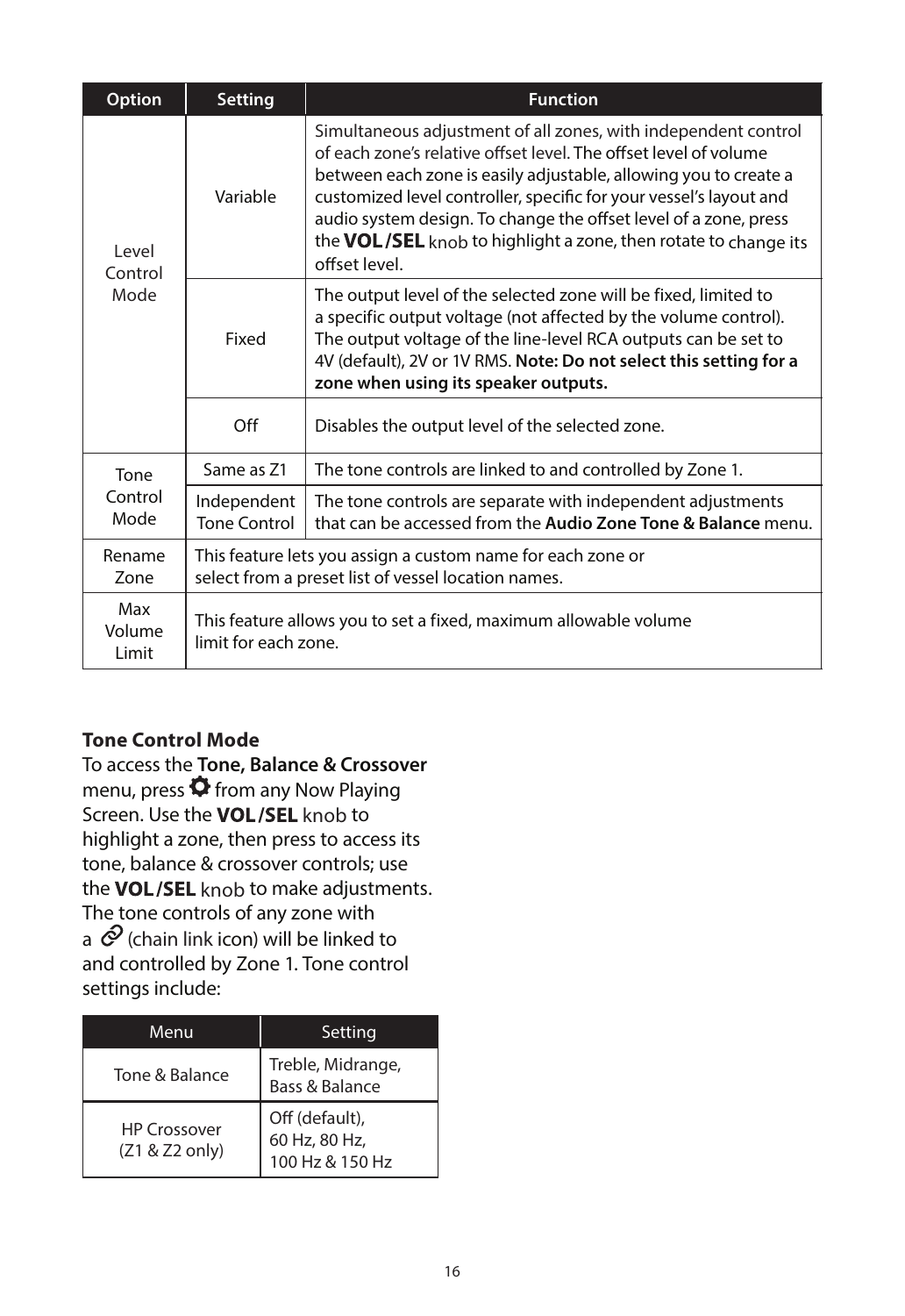## **Optional Remote Controllers**

Two contol options are available for your MediaMaster® (each sold separately) using the **REMOTE** connection. Each connnect directly using MediaMaster® controller cables and splitters (sold separately). Refer to the supplied Owner's Manual for specific installation and operations instructions.



# **MMR-20-BE Wired Remote Controller**

Adds water-resistant (IP67 rated) control functionality from auxiliary locations, such as separate audio zone locations positioned throughout a vessel. Up to three MMR-20-BE remotes may be connected to a single MediaMaster® at a maximum distance of 75 ft. Remotes connect directly using MediaMaster® controller cables and splitters (sold separately).



#### **MMR-10W Wireless Remote Controller**

Adds handheld, long-range control from up to 150 ft. (45m) away. Floating, key fob style transmitter is water resistant (IP67 rated) and designed to go wherever the action is, on or in the water. Additional transmitters (up to ten) can be programmed to the hideaway receiver module. Includes a versatile mounting cradle and lanyard for convenient, on-the-go functionality.

## **Optional NMEA 2000® Control Options**

The MM50 is equipped with a NMEA 2000® connector (Micro-C) to interface directly with NMEA 2000® networks or the MMR-40 NMEA 2000® Network Controller.



## **MMR-40**

**NMEA 2000® Network Controller** Connects to NMEA 2000® vessel networks to deliver full MM50 display and control functionality using applicable NMEA 2000® cables and connectors (sold separately). Refer to the supplied Owner's Manual for specific installation and operations instructions.



## **NMEA 2000® Connection**

Connects to NMEA 2000® vessel networks with applicable NMEA 2000® cables and connectors (sold separately), permiting compatible multi-function displays (MFD) to control your MM50. NMEA 2000® functionality requires compatible NMEA 2000® entertainment protocols (PGN) and may require a software upgrade to connected MFD devices. Refer to your MFD's manufacturer for device compatibility info.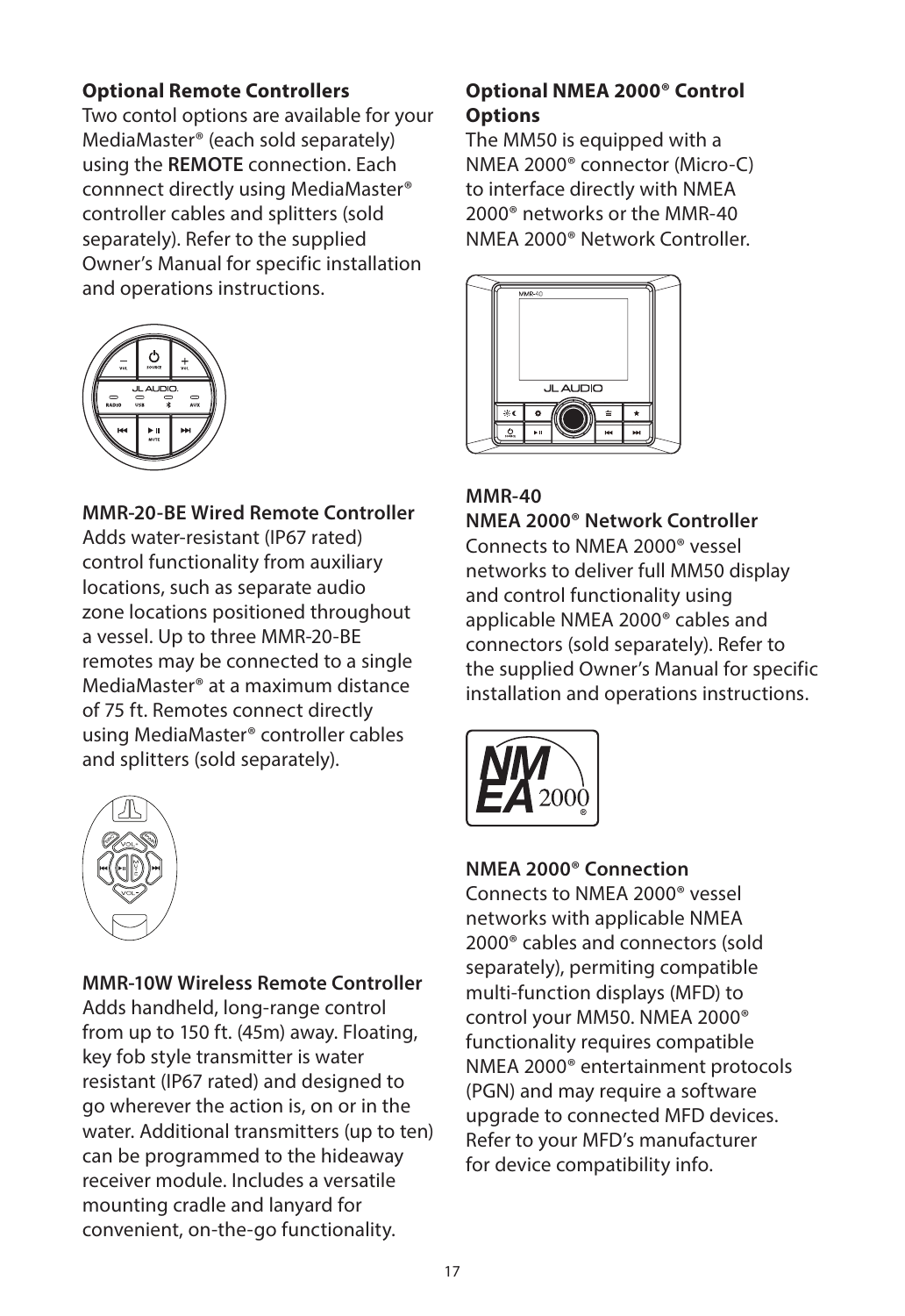# **Troubleshooting**

| <b>Problem</b>                                          | <b>Possible Cause</b>                              | <b>Possible Solution</b>                                                                                          |  |
|---------------------------------------------------------|----------------------------------------------------|-------------------------------------------------------------------------------------------------------------------|--|
|                                                         | Faulty fuse                                        | Remove fuse and check with continuity meter. Replace if<br>necessary.                                             |  |
| Unit doesn't turn on                                    | Poor connection integrity                          | Check "Ground" and "+12VDC" connections for pinched<br>wires; ensure tight connections.                           |  |
| No or low sound<br>from a specific zone<br>or all zones | Mute or Pause is on                                | Press I or press and hold the VOL/SEL knob from<br>the Audio Zone Levels screen to verify that Mute is not<br>on. |  |
|                                                         | Volume or zone level is turned down<br>or disabled | Check Audio Zone Levels screen or Audio Zone Setup<br>menu settings                                               |  |
| Amps not<br>turning on                                  | Poor connection integrity                          | Check "Amp Turn-On" connections for pinched wires;<br>ensure tight connections.                                   |  |
| No or poor<br>tuner reception                           | Poor connection integrity                          | Check antenna cable for pinched wires; ensure tight<br>connections.                                               |  |
| USB connection not<br>working/charging                  | Poor connection integrity                          | Check USB cable for pinched wires; ensure tight connec-<br>tions.                                                 |  |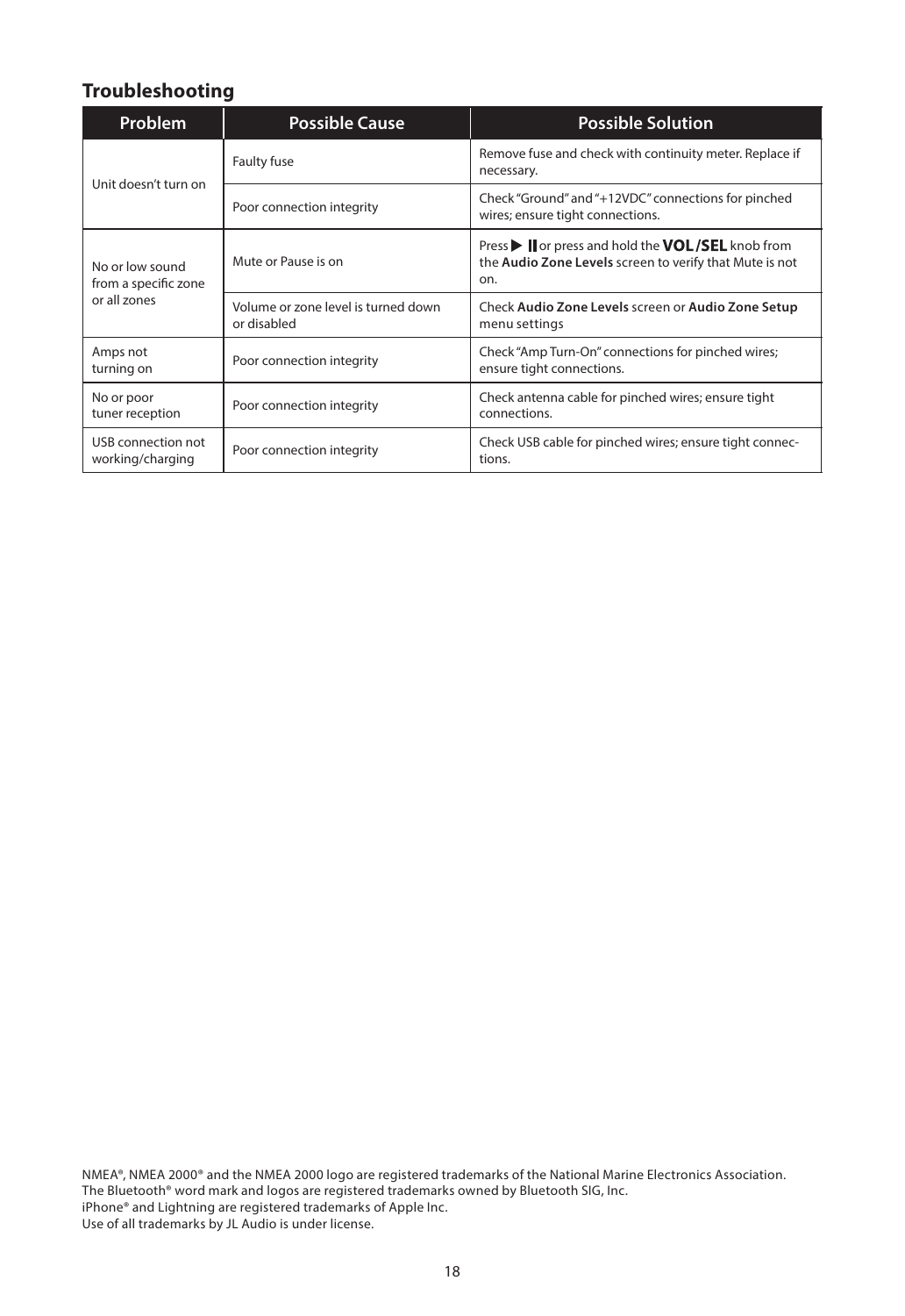# **Specifications**

| <b>Electrical Specifications</b>   |                                                                                               |
|------------------------------------|-----------------------------------------------------------------------------------------------|
| Operating Voltage                  | 14.4V DC (10.4V - 15.8V)                                                                      |
| Current Draw / Fuse Value          | 15 A (max) / 100 mA (standby) / 15 A                                                          |
| <b>NMEA 2000</b> <sup>®</sup> LEN  | 1 (Micro-C connector)                                                                         |
| <b>Operating Temp Range</b>        | -4 F to +158 F (-20 C to +70 C)                                                               |
| Display Size / Type / Resolution   | 2.8-inch / TFT LCD backlighted / 320 x 240                                                    |
| <b>Tuner</b>                       |                                                                                               |
| <b>FM Tuner with RDS</b>           | 87.5 MHz to 107.9 MHz (0.1 MHz step)                                                          |
| <b>AM Tuner</b>                    | 530 kHz to 1710 kHz (10 kHz step)                                                             |
| <b>Favorites</b>                   | 18 presets across all bands                                                                   |
| <b>Bluetooth</b> <sup>®</sup>      |                                                                                               |
| Profile                            | A2DP v1.2, AVRCP v1.4                                                                         |
| Core Specification / Codec         | Version 2.1 + EDR / SBC                                                                       |
| <b>Connection Range</b>            | Up to 35 ft / 11 m                                                                            |
| <b>USB</b>                         |                                                                                               |
| Interface                          | <b>USB 2.0</b>                                                                                |
| <b>Supported Audio Formats</b>     | MP3, WAV, WMA                                                                                 |
| <b>Apple Compatibility</b>         | iPhone 5 or beyond (functionality contingent upon compatible iOS release)                     |
| Maximum Current Output             | 2.1A                                                                                          |
| <b>Preamp Audio Outputs/Inputs</b> |                                                                                               |
| <b>Output Channels</b>             | Zones 1&2: Two stereo pairs of RCA plugs (4V RMS)<br>Sub: One mono pair of RCA plugs (4V RMS) |
| <b>Output Zone Configuration</b>   | Zones 1&2: Variable, Fixed or Off<br>Sub: 500 Hz Low-Pass only                                |
| Maximum Output Voltage             | Variable: 4V RMS<br>Fixed: Selectable 4V/2V/1V RMS                                            |
| Output Impedance                   | 220 ohm                                                                                       |
| Input Channels                     | 1 stereo pair of RCA plugs (2V/1V RMS Input Sensitivity)                                      |
| <b>Amplified Audio Outputs</b>     |                                                                                               |
| Rated RMS Power @ 14.4V            | $25W \times 4 \text{ @ } 4 \Omega$                                                            |
| <b>Audio Control Optionss</b>      |                                                                                               |
| Tone & Balance                     | Treble, Midrange, Bass & Balance (all zones)                                                  |
| High-Pass Crossover                | Off, 60 Hz, 80 Hz, 100 Hz & 150 Hz (Z1 & Z2 only)                                             |
| <b>Dimensions</b>                  |                                                                                               |
| Unit $W \times H \times D$         | 4.65 in. x 3.74 in. x 3.15 in. (118 mm x 95 mm x 80 mm)                                       |
| Mounting Hole W x H                | 3.74 in. x 3.12 in. (95 mm x 80 mm)                                                           |